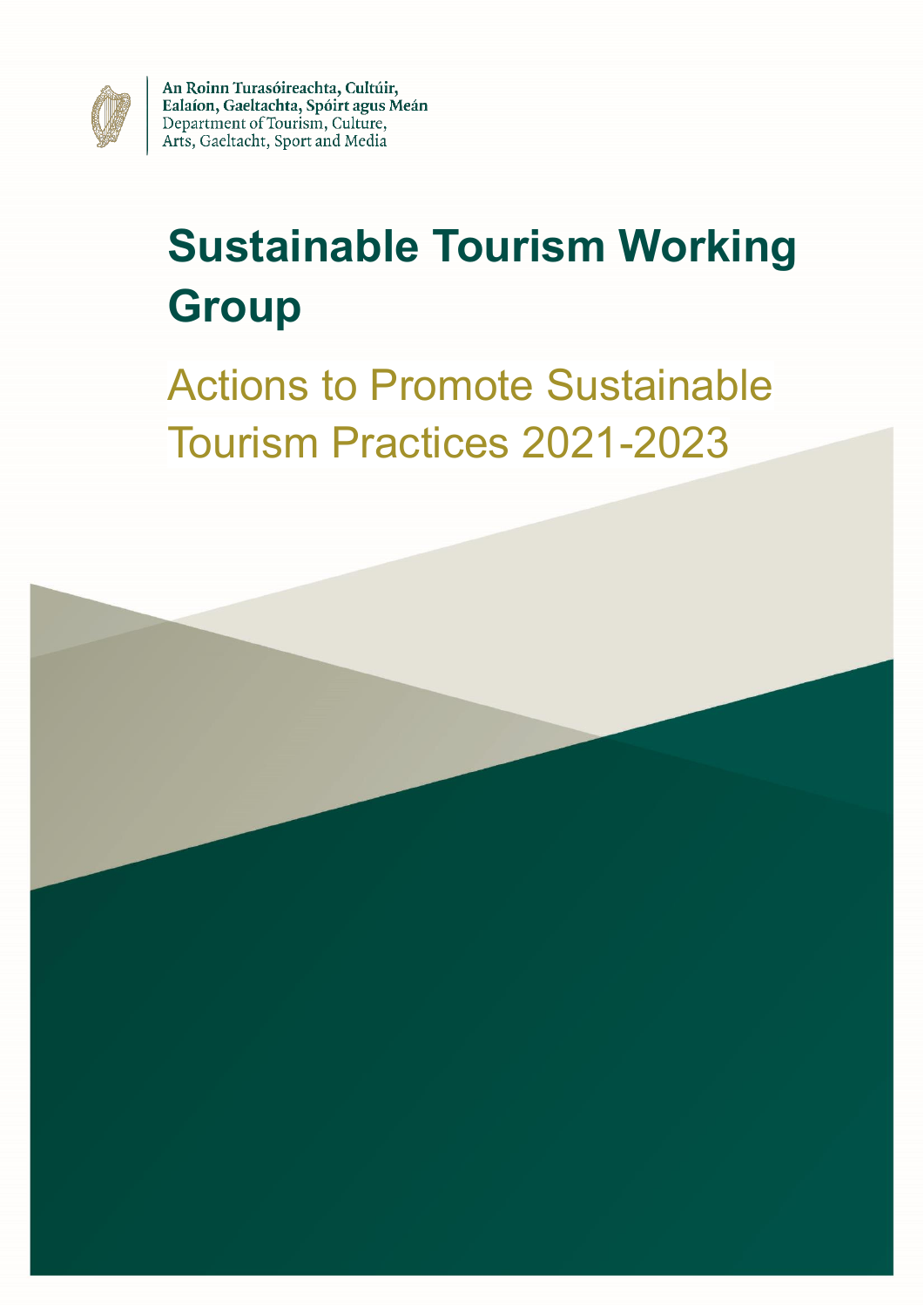#### **Introduction**

The tourism landscape changed drastically in early 2020 with the outbreak and spread of COVID-19. It had a devastating impact on our tourism industry here in Ireland and all across the world. There is no doubt that its effects will be felt by our industry and local communities for years to come. During this time the majority of all tourism activity has been put on hold and this has provided an opportunity to rethink and re-evaluate our tourism offering and to begin to address sustainable tourism development in a more meaningful way during the recovery and rebuilding phase following this crisis.

The UNWTO defines sustainable tourism as:

### **"Tourism that takes full account of its current and future economic, social and environmental impacts, addressing the needs of visitors, the industry, the environment and host communities"**

The actions identified here aim to grow the awareness and understanding of issues relating to sustainability in tourism across the economy and society. Successful implementation of these actions will deliver metrics that will help to establish a better understanding and map progress in this area. It will also further embed the sustainability message into the work of the Department, our tourism agencies and industry.

It has long been recognised that collaborative agendas are necessary to ensure that tourism can be a force for sustainable development. The delivery of these actions are a statement of intent from the Government, the tourism agencies and the tourism industry committing to work together to ensure that the sustainable tourism agenda is a central part of the thinking for practitioners, policy makers and tourists.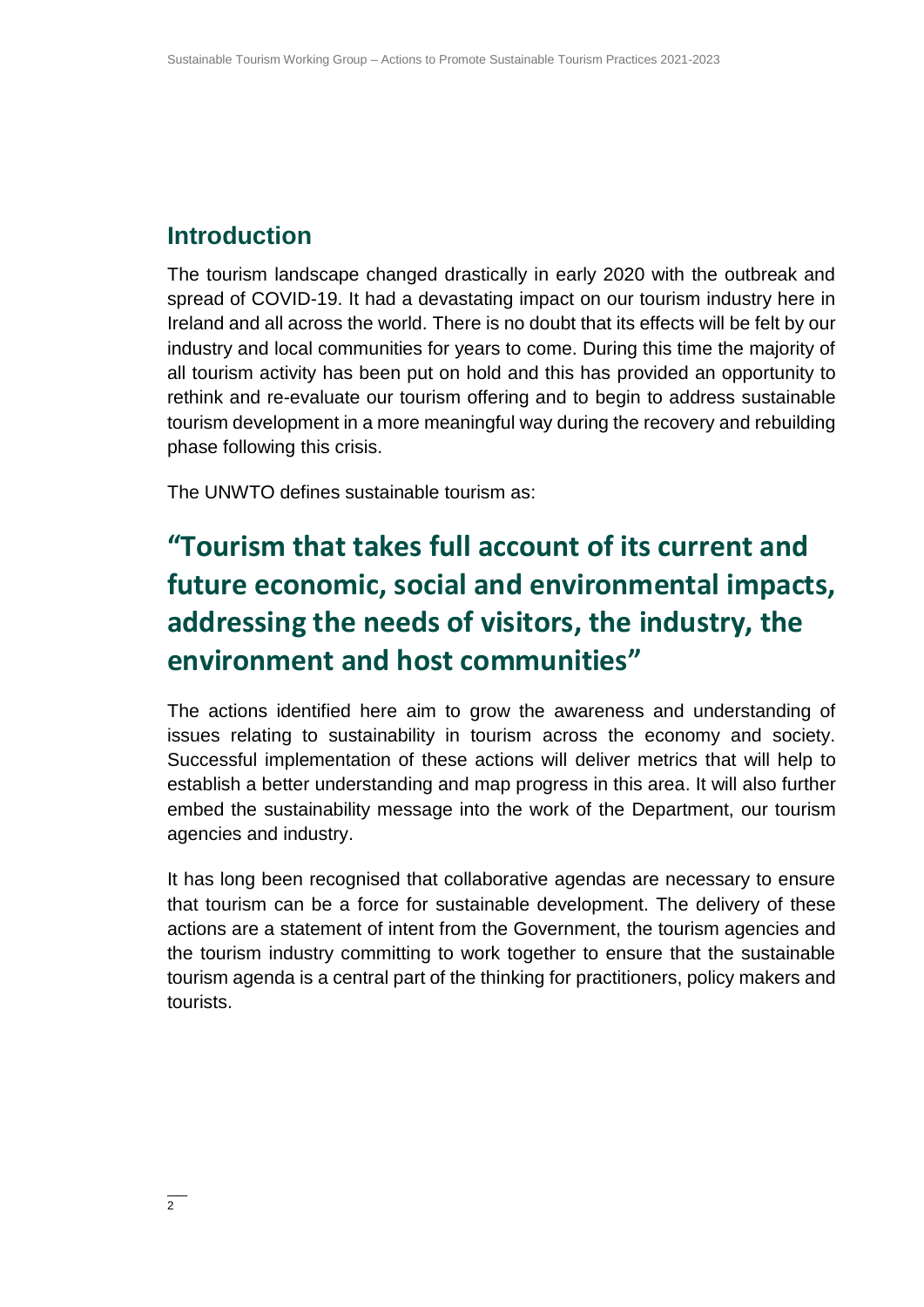### **Background**

The Government's Tourism Policy Statement, *People, Place, and Policy: Growing Tourism to 2025*, affirmed and agreed that it will place tourism as a key element of its economic strategy, with development in the tourism sector reflecting the highest standards of environmental and economic sustainability. This policy was successfully implemented by way of two Tourism Action Plans, initially from 2016- 2018 and latterly from 2019-2021. The implementation of the most recent Action Plan was interrupted by the need to respond to the devastating impact the COVID-19 crisis has wrought on the Irish tourism sector.

However, the 2019-2021 Action Plan contained an action providing for the establishment of a working group to review international best practice in sustainable tourism and to propose guiding principles for sustainable tourism development in Ireland. A Sustainable Tourism Working Group was established under the aegis of the Tourism Leadership Group and chaired by the Department of Tourism, Culture, Arts, Gaeltacht, Sport and Media and includes senior representatives of the Irish Tourism Industry Confederation (ITIC), Fáilte Ireland, and Tourism Ireland.

#### **Our Ambition and Guiding Principles**

The Group agreed that sustainable tourism needs to look at a wide definition and include all pillars of sustainable development; environmental, social and economic. The Group also agreed that the principles would need to look to both short term and long term goals and set a framework within which all stakeholders could align their work in sustainability to deliver.

The Group completed its work on this action in late 2019 and its [report](https://assets.gov.ie/44791/d4cc61c233da4e179f4c8761136e1b25.pdf) was endorsed by the then Tourism Ministers and the Tourism Leadership Group and published on 19 December 2019 confirming the following ambition:

### **Ireland will seek to be amongst the world-leaders in sustainable tourism practices**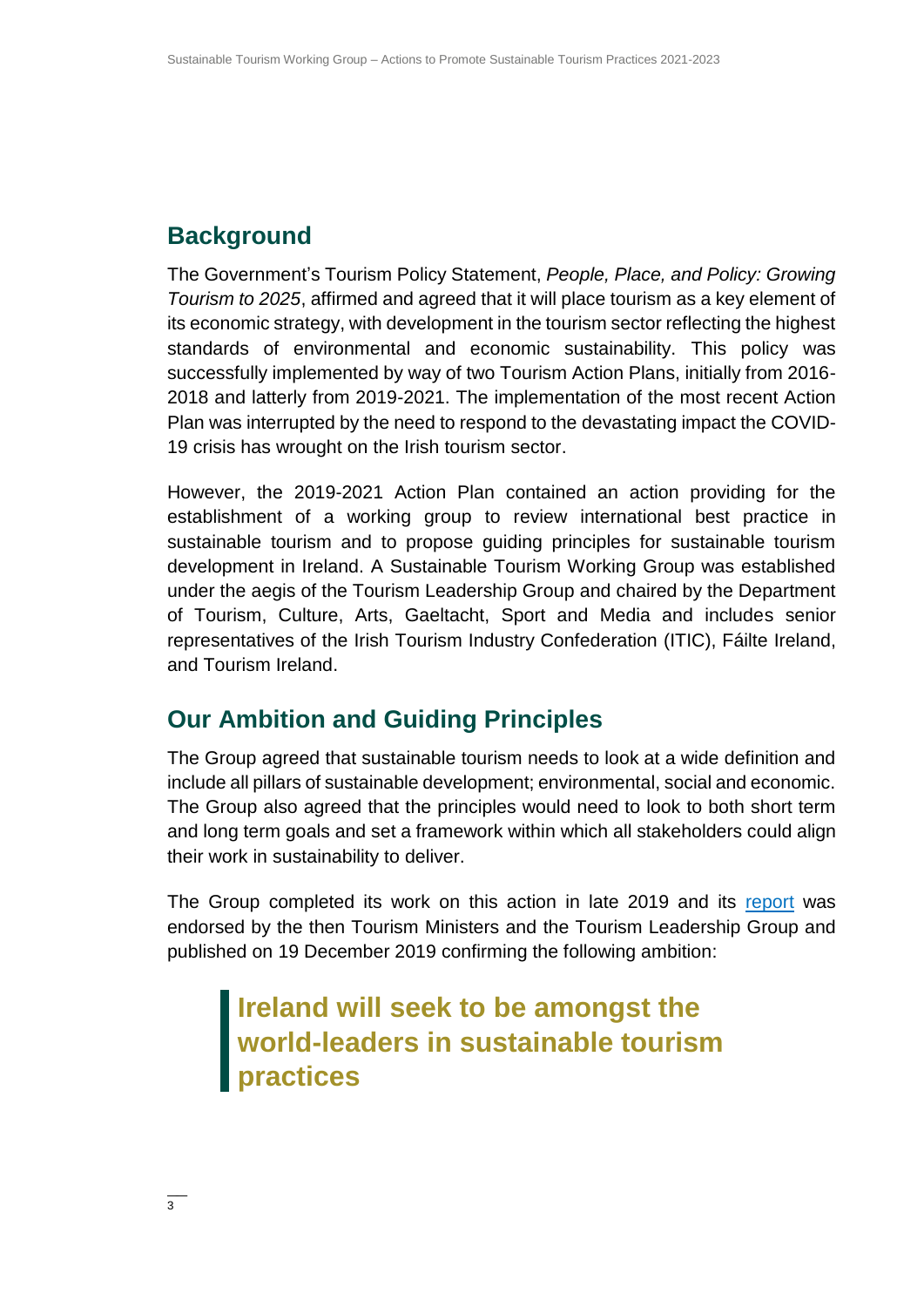In addition the report set out quiding principles for sustainable tourism development in Ireland:

#### **Guiding Principles**

- **1. All of government will work together with industry towards achieving a sustainable tourism sector.**
- **2. Sustainable tourism growth will be achieved in a manner that focuses on overall economic benefit ahead of the number of tourists.**
- **3. Tourism will support economic growth in communities throughout the country and with a greater spread of demand across the year.**
- **4. In delivering high quality tourism experiences that exceed our visitors' expectations, we will do so in a manner that minimises any negative environmental or community impacts.**
- **5. As custodians of our natural landscape and of our historic and cultural assets, we will protect them for the next generation.**
- **6. Responsible behaviour by our visitors will be encouraged to maximise the mutual benefit of tourism to Ireland's people and place.**
- **7. The tourism sector will support and promote efforts to move to more sustainable forms of transport to, and around Ireland.**
- **8. The tourism sector must play its part to help deliver Ireland's commitments under the Paris Agreement on Climate Change.**

#### **Policy Direction**

It was clear from the research carried out by the Group that the traditional model of tourism was changing and a new national policy was needed, in line with the United Nation's (UN) Agenda for Sustainable Development, which has sustainability at its core. In 2020, the newly formed Government included a commitment within the Programme for Government, *Our Shared Future,* to develop a new sustainable tourism policy document and in advance of this an interim action plan. However, the emphasis in 2020 and 2021 has been on helping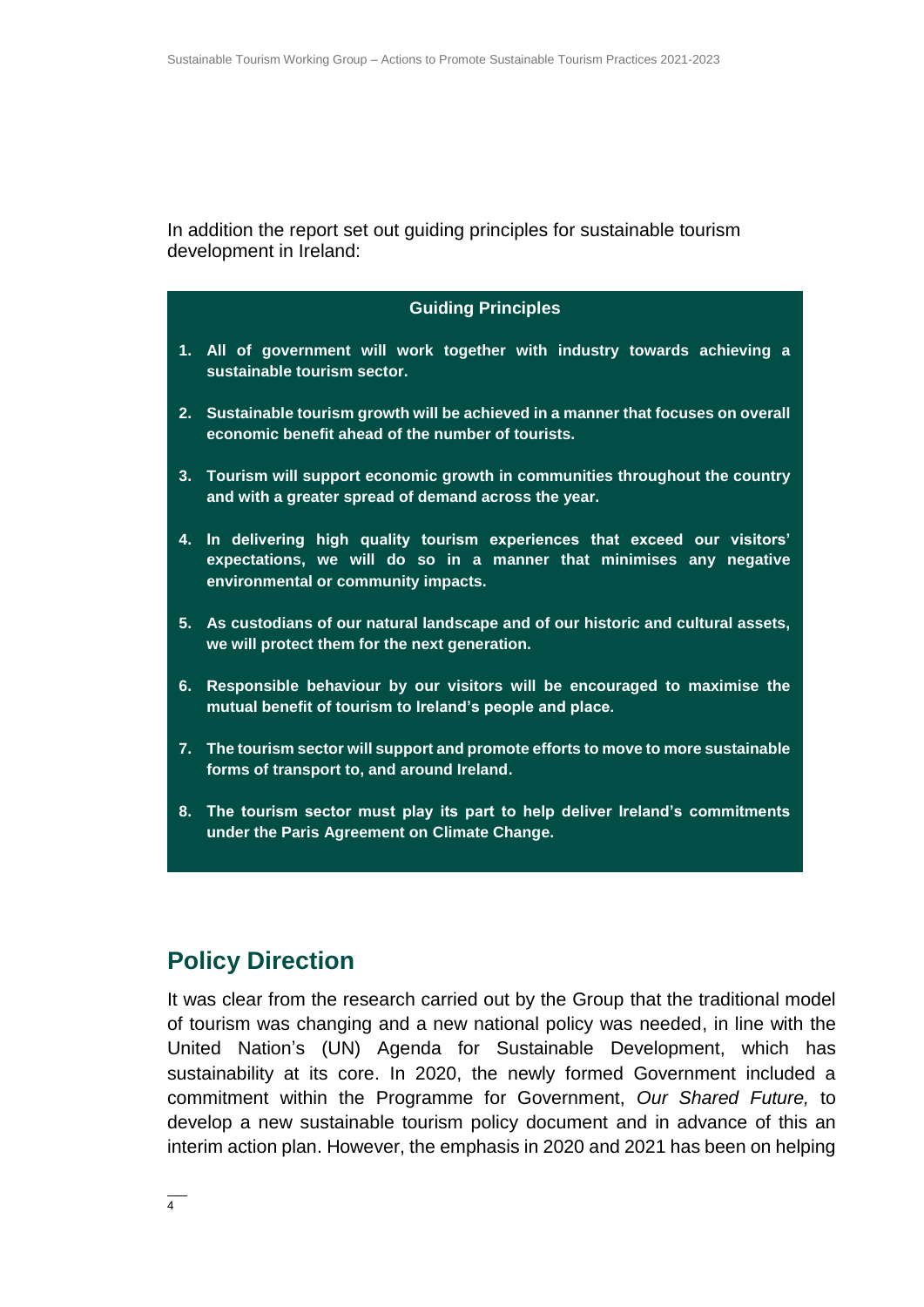the sector to recover from the COVID-19 crisis with resources remaining firmly focused on the survival and stabilisation of the tourism sector. Notwithstanding this, in order to maintain momentum on the sustainable tourism agenda, the Sustainable Tourism Working Group reconvened in 2021. It has now completed the development of a suite of actions that promote sustainable tourism practices which can be implemented prior to a new policy being developed.

In line with the Programme for Government commitment, it is expected that the development of a new national tourism policy, that mainstreams sustainability, will commence in the latter half of 2021 when the tourism sector starts to recover from the COVID-19 crisis. This policy will be informed by and build upon the work undertaken by the Sustainable Tourism Working Group and be consistent with our sectoral climate change targets and commitments.

### **Alignment with National and International Government Policy on Sustainable Development**

#### **United Nations Agenda for Sustainable Development**



In 2015 the UN developed a set of 17 Sustainable Development Goals in order to frame the UN member states' agendas and policies up to 2030. As part of the process each UN member state must produce an implementation plan.

In 2018 the Government published "*The Sustainable Development Goals National Implementation Plan 2018-2020"*. The purpose of this document is to set out how Ireland intends to implement the 17 Sustainable Development Goals (SDG's) through development of actions and targets around each goal. It is incumbent upon all Government Agencies and Departments to ensure these actions and targets are adhered to and that each sector contributes to Ireland's realisation of these goals.

There are four Sustainable Development Goals (8, 12, 14 & 17) that have targets which specifically relate to tourism and the actions in this report seek to address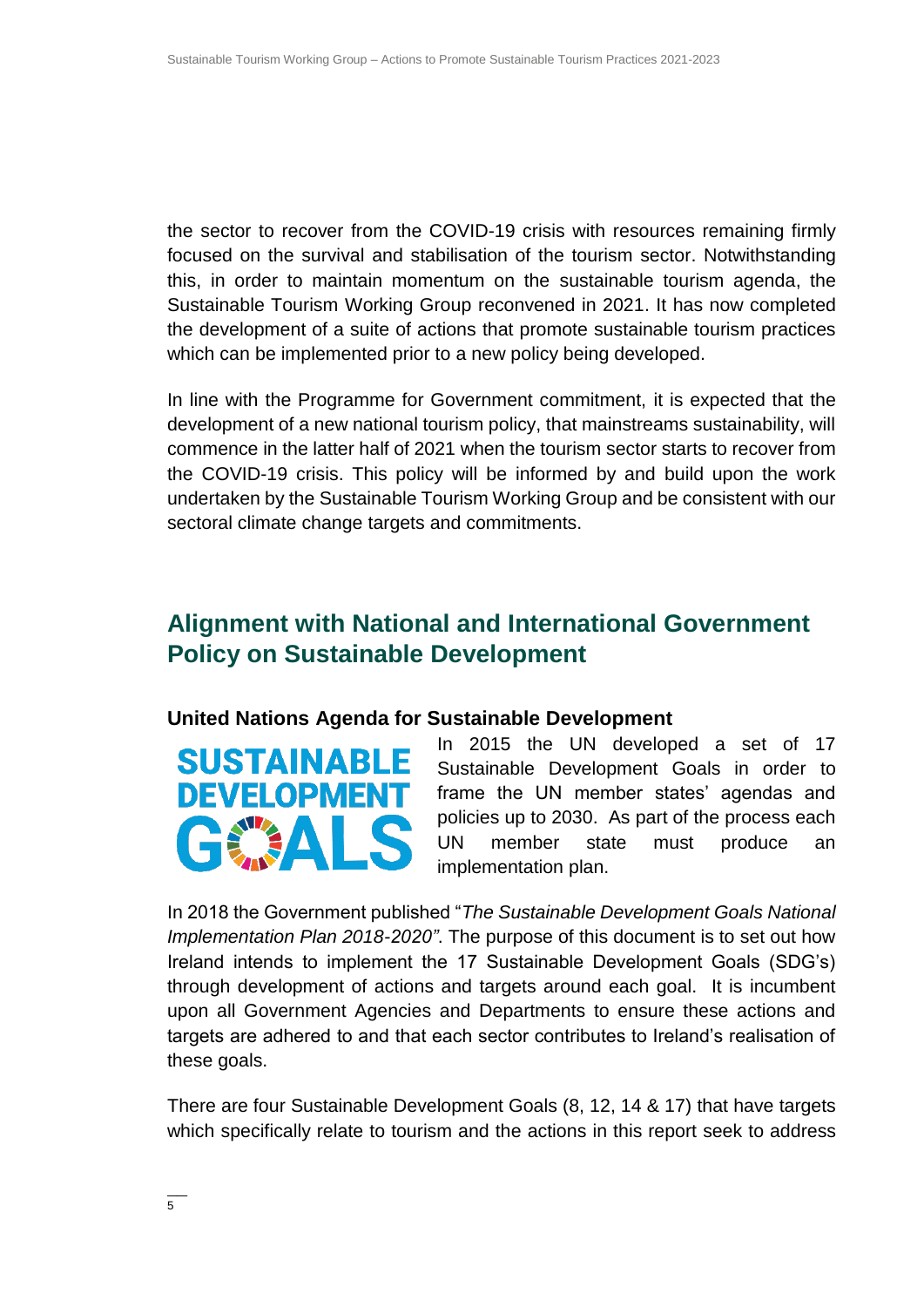in particular the tourism target under Goal 12 Responsible Consumption and Production.

• National target 12.b: Develop and implement tools to monitor sustainable development impacts for sustainable tourism that creates jobs and promotes local culture and products.

#### **National Climate Policy**

The Climate Action Plan published on June 17th, 2019 identifies the nature and scale of the climate challenge and charts a course towards ambitious decarbonisation targets. Reflecting the central priority climate change will have in our political and administrative systems in the future, the Plan sets out governance arrangements including carbon-proofing our policies, establishment of carbon budgets, a strengthened Climate Change Advisory Council and greater accountability to the Oireachtas.

The Climate Action and Low Carbon Development (Amendment) Bill 2021 aims to put on a statutory footing a commitment to achieve a climate neutral economy no later than 2050. The bill establishes a legally binding framework with clear targets and commitments set in law to ensure we achieve our national, EU and international climate goals and obligations in the near and long term.

The targets set in the Climate Action Bill must be reflected through the doubling of ambition in the 2021 Climate Action Plan. The successful implementation of this Action Plan and the development of a new national tourism policy which seeks to mainstream sustainability will ensure that our tourism sector will be a strong participant in achieving these targets.

### **An Integrated Approach to Sustainable Tourism Development**

Our tourism agencies and industry have a pivotal role to play in the implementation of sustainable tourism practices and as a first step will further integrate sustainability into their strategic plans and promotional activities. This work is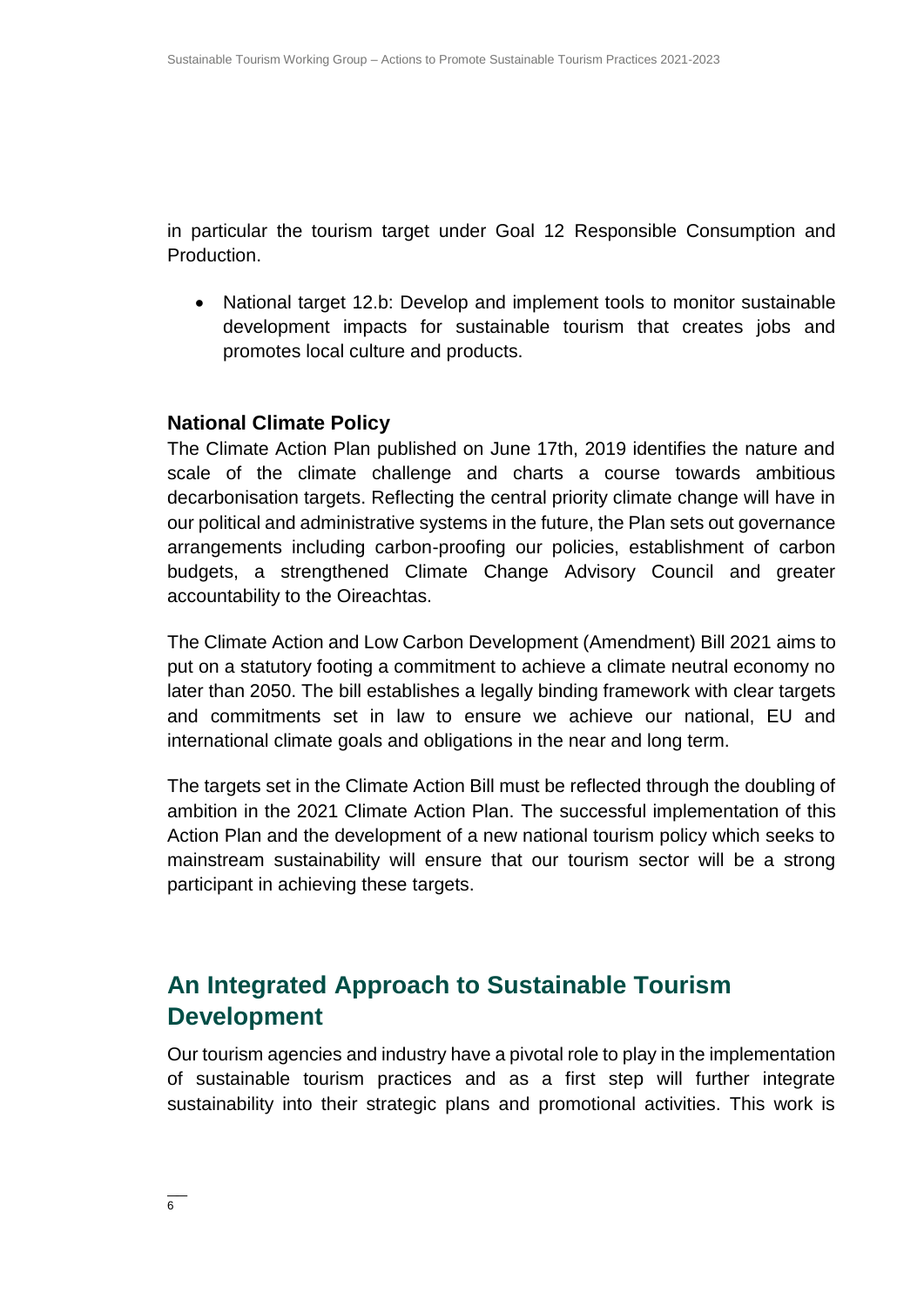already underway by both the agencies and industry in line with the initial report of the Sustainable Tourism Working Group and this Action Plan.

For Fáilte Ireland, the main objective is to develop a sustainable tourism sector. Environmental protection, economic competitiveness, community & visitor awareness and involvement, all play a part in successfully achieving and delivering on this objective. Regionality and Seasonality have been the cornerstone for strategic development and for a number of years now Fáilte Ireland has also deployed the VICE Model approach of Visitor, Industry, Community and Environment. This continues in Fáilte Ireland's current medium term strategy to help the tourism sector to survive and recover from the impacts of COVID-19. Our natural landscape and our built heritage are some of our greatest tourism assets and the 8 strategic pillars within this strategy support sustainable development in order to protect, enhance and promote both our natural and built heritage for the common benefits of visitor, industry, community and the environment.

Tourism Ireland adopted sustainable destination marketing principles in 2018 that aimed for greater regional and seasonal spread of overseas visitors. In seeking to rebuild our international tourism, Tourism Ireland will develop a new sustainability action-plan to ensure its activity takes the sustainability principles into account. This will include a review of activity, priorities and direction for promoting the island of Ireland and how Tourism Ireland itself should adapt to meet the challenges and opportunities of the future.

In June 2020, ITIC published its first Tourism Industry Revival Plan in response to the immediate and devastating impact of Covid-19. This Plan includes recommendations to support a sustainable recovery for the tourism sector by transitioning to more environmentally friendly tourist transport, increased emphasis on outdoor activities, more hands-on heritage and cultural experiences, local food production, and slow tourism hubs.

An updated Industry Revival Plan was published by ITIC in February 2021 and restated a commitment to sustainable tourism practices in a post-COVID environment. ITIC will lead out on ensuring that its members deliver their part in full towards helping Ireland be climate neutral by 2050 as per the Climate Action Bill.

It has been shown that building a sustainable business is good business as it promotes longevity and more interaction with key stakeholders. Prior to the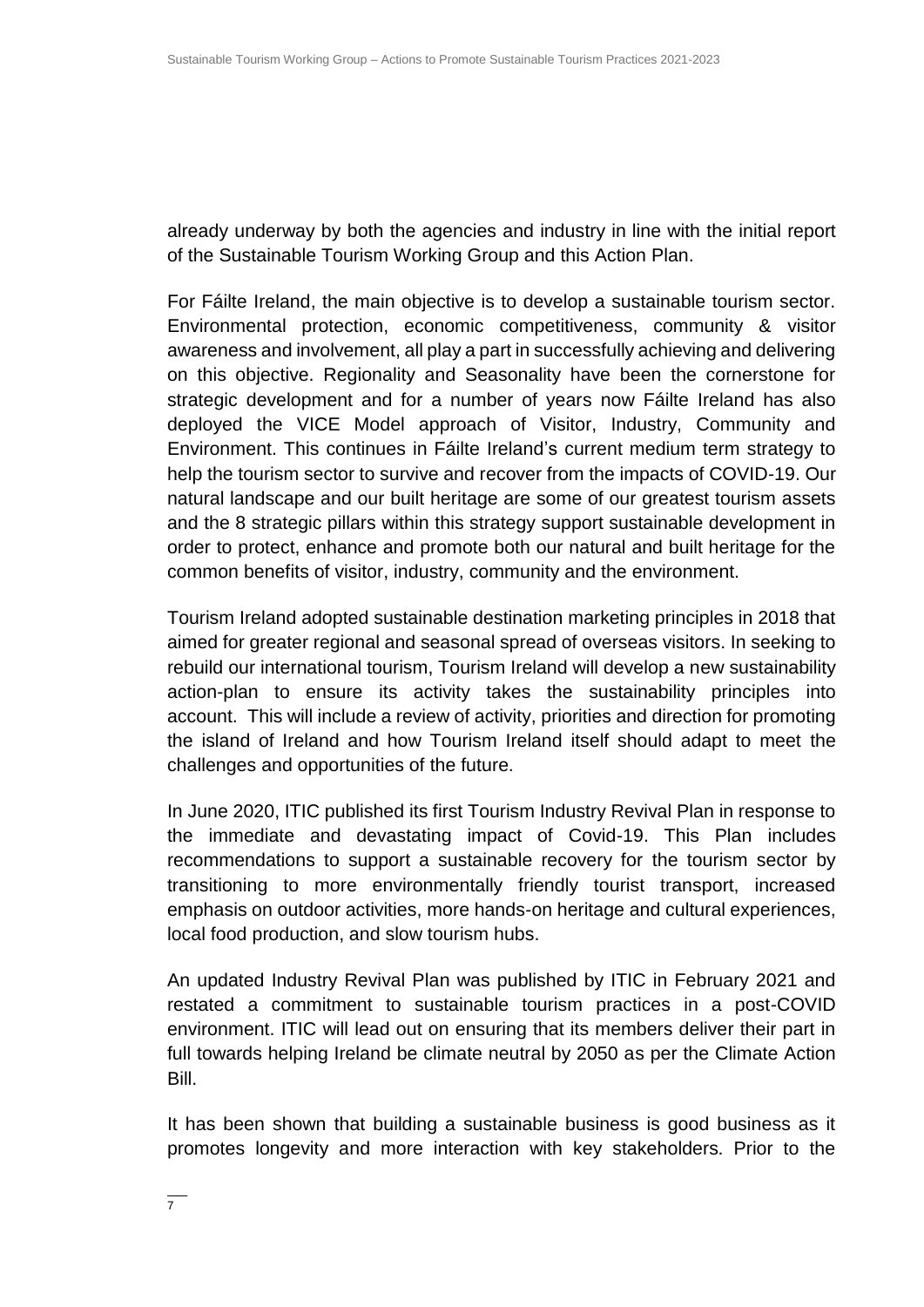pandemic there had been a growing realisation among individual tourism operators that sustainable practices were not necessarily a cost. Changing consumer preferences has led to many enterprises taking steps to make their offering more sustainable and generating more business as a result. The COVID-19 crisis is likely to reinforce such preferences. It is clear, therefore, that the industry needs to continue moving in a sustainable direction – both because of the benefits to the environment and communities, but also to individual businesses. Over time, sustainability will become the norm and it will be those businesses not engaging which will be the outliers. Collaboration will be vital at industry level and also with local and national government, and the tourism agencies, to realise Ireland's ambition of being amongst the world leaders in sustainable tourism practices.

#### **Themes**

The main objectives of this plan are to identify actions which promote sustainable tourism practices, establish new research methods which will increase the level of evidence available, and form a clear narrative for communicating about the sustainability agenda to build a better understanding and awareness among tourism stakeholders and the general public.

The actions are grouped under the following themes:

# **Policy**

Our national policy commitments on sustainable development and climate change are evolving rapidly. To ensure that tourism takes a pro-active approach to contributing to our national commitments, a new national tourism policy, which mainstreams sustainability, will be developed when the sector begins to recover from the COVID-19 crisis. This new policy will contribute directly to the national response to the UN's Sustainable Development Goals, in particular the specific tourism target under Goal 8 (decent work and economic growth): *by 2030, devise and implement policies to promote sustainable tourism that creates jobs and promotes local culture and products*.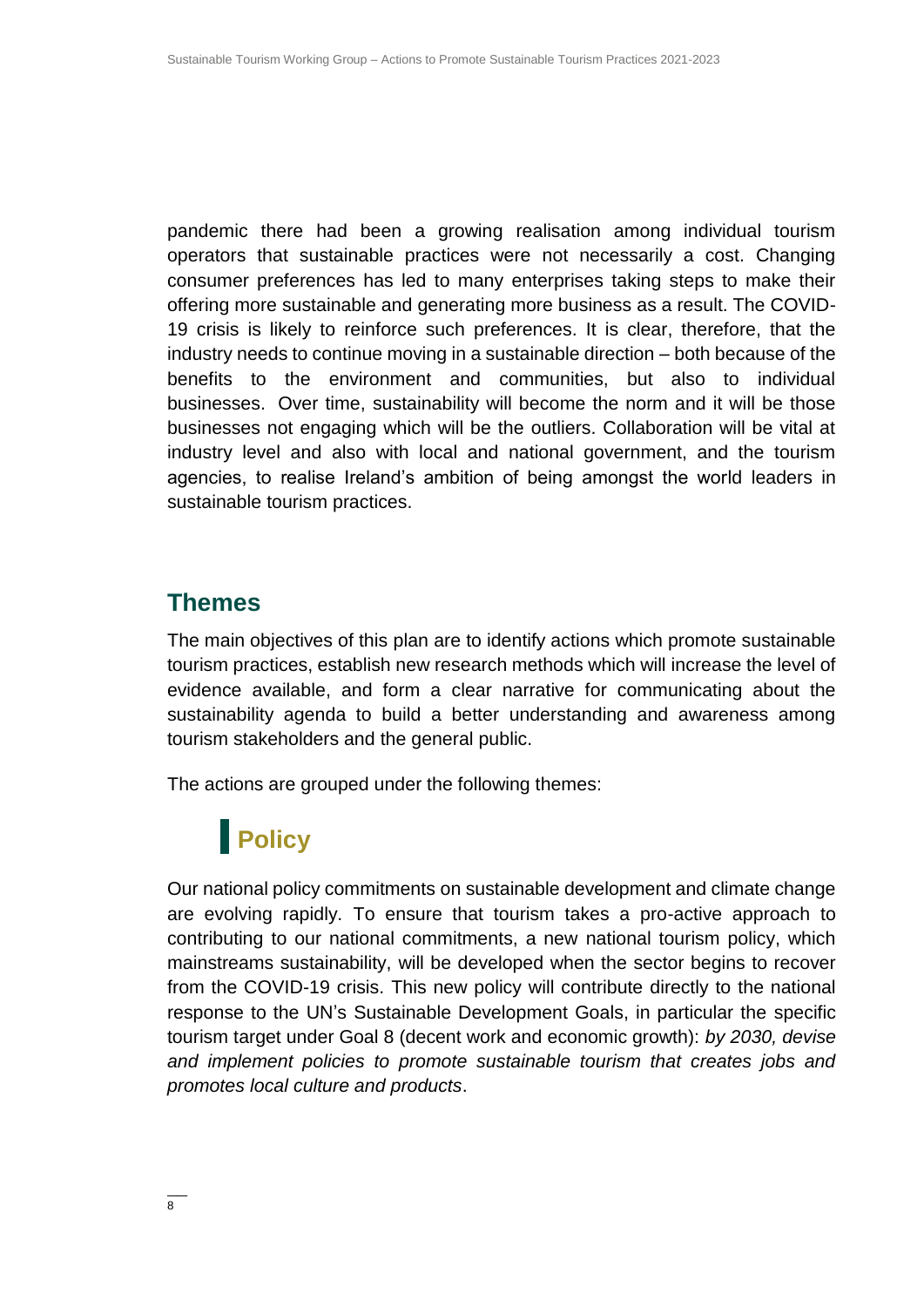### **Evidence Base**

The internationally recognised VICE model acknowledges that tourism in a destination is the interaction between **Visitors**, the **Industry** that serves them, the **Community** that hosts them, and the **Environment** where it all takes place. As we head towards a post-pandemic world, extensive research, data collection and analysis is required to build our understanding of consumer and market sentiment towards sustainable tourism products and experiences and to get a better understanding of the impact of visitor activity on our environment. The establishment of a benchmark CO<sub>2</sub> value for Irish tourism will support evidenced based decision making for effective reduction of the tourism carbon footprint.

### **Environmental Impact**

The quality of our natural scenery and physical environment is something that is irreplaceable and must be preserved for future generations to come. Ireland's commitments through the Climate Action and Low Carbon Development Bill 2021, to achieve a climate neutral economy no later than 2050, is consistent with our ambition to be amongst the world-leaders in sustainable tourism practices. To do this, we must support the development of sustainable tourism experiences that minimise any negative environmental impacts. The successful implementation of the actions identified in this plan will lay the foundations for a green transition of the tourism industry and destinations by providing better access to information and tools for visitors to practice responsible tourism and give tourism businesses and destinations the ability to measure tourism's impact on the environment.

### **Awareness & Education**

The actions identified here aim to grow the awareness and understanding of issues relating to sustainability in tourism across the economy and society. To begin to develop a better understanding we must ensure that a clear message is being communicated and that the sustainability agenda is embedded within training programmes for all tourism stakeholders. A clear narrative needs to be established for communications about the sustainability agenda and its implementation, which reflects community and business understanding and attitudes towards it.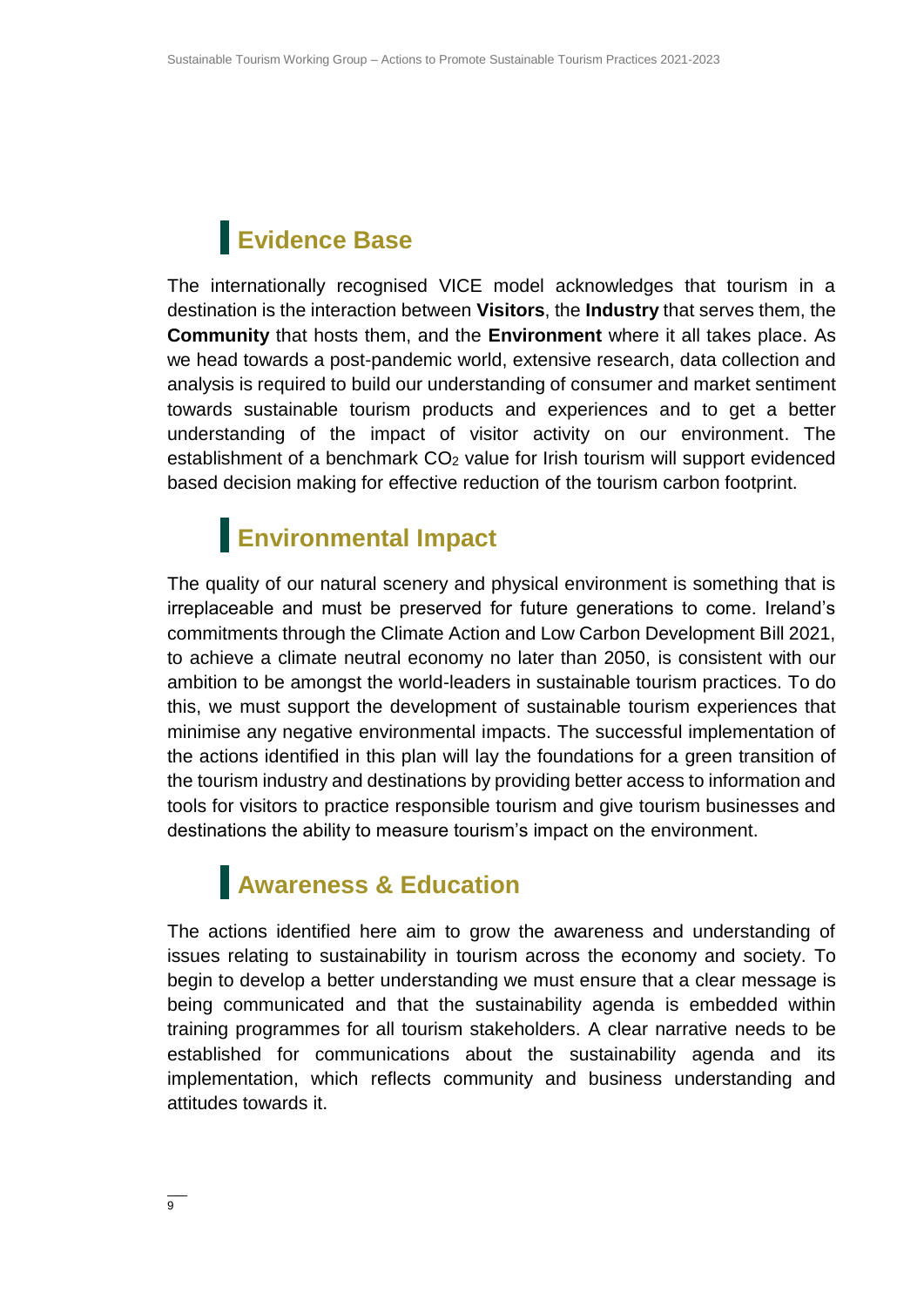### **Business Planning**

It is vital that a shared vision and a set of measurable objectives are incorporated in the medium and long term plans of our tourism agencies and industry. This will allow for the immediate progress of sustainability initiatives for these key tourism stakeholders ahead of a new national policy being developed.

### **Destination Management**

Our people, heritage and culture form a significant part of the tourism experience promoted to visitors, and the economic gain from visitor expenditure and support from employment contributes to the overall quality of life within our communities. As part of a sustainable approach, we must ensure that communities are involved in destination planning and that community impact and benefit is considered within management plans. Ensuring increased visitor awareness, education and responsible behaviour in relation to tourism are also an important contribution to destination management. Fáilte Ireland will seek to adopt a sustainable destination management approach by instilling the sustainability agenda within its Destination Experience Development Plans. It will also develop new initiatives which seek to engage visitors and influence their behaviour for the benefit of our natural environment and local communities.

## **Sales & Marketing**

Informed by extensive research, both of the consumer and our own product, we can shine a light on areas and destinations at home that are striving to be best in class in terms of sustainability and develop platforms that enable connections between consumers, trade and businesses in promoting sustainable tourism experiences. We must tailor our marketing programmes to focus on sustainable tourism product and continue to promote our authentic Irish culture, heritage, people and landscapes.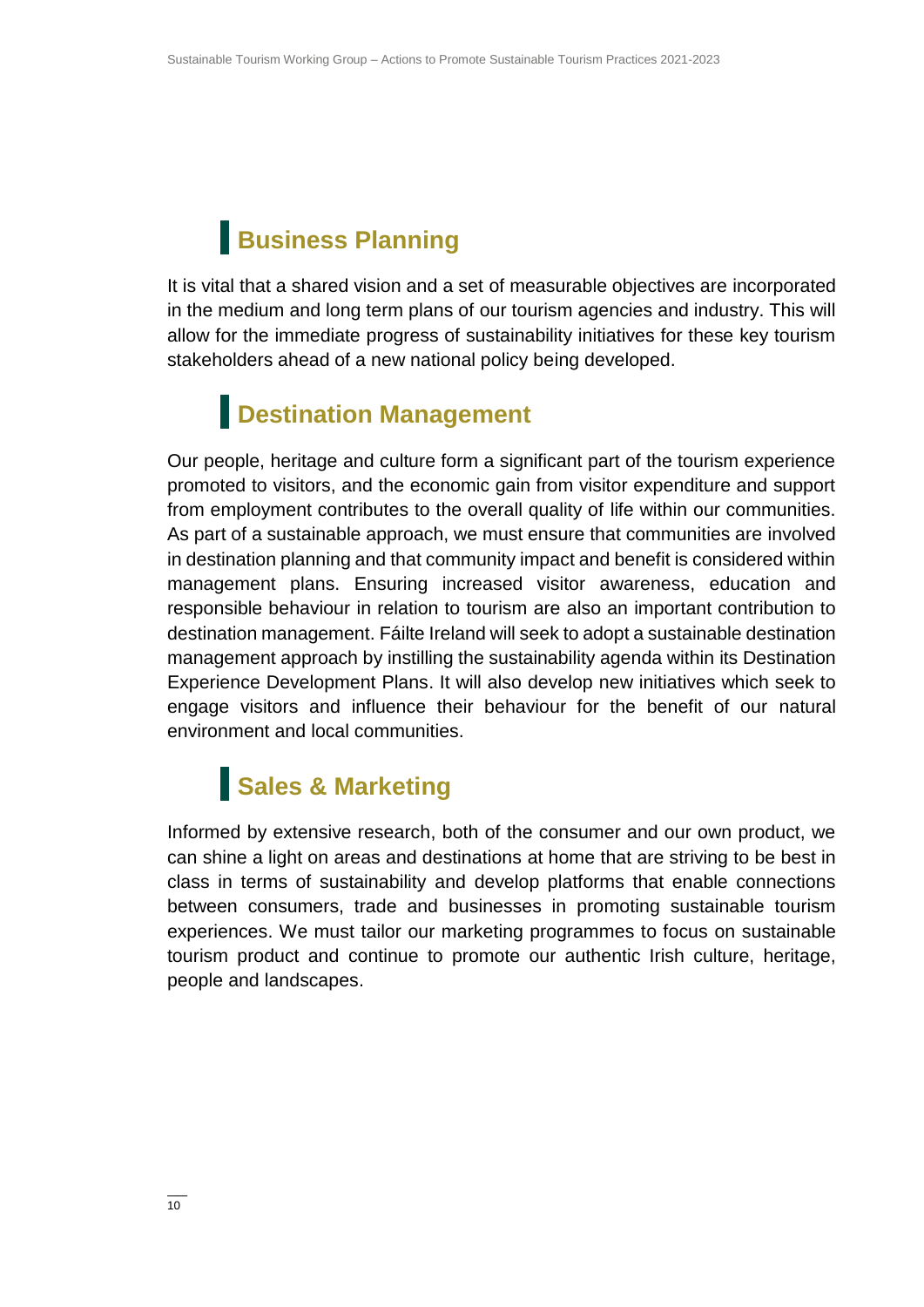### **Actions to Promote Sustainable Tourism Practices 2021-2023**

| Theme No. Action |                |                                                                                                                                                                                         | Lead           | <b>Timeline</b> |
|------------------|----------------|-----------------------------------------------------------------------------------------------------------------------------------------------------------------------------------------|----------------|-----------------|
| Policy           | $\mathbf{1}$   | Initiate the development of a new national tourism<br>policy which takes full account of the Ambition and<br>Principles for Sustainable Tourism Development in<br>Ireland.              | <b>DTCAGSM</b> | Q4 2021         |
|                  | $\overline{2}$ | Retain the Sustainable Tourism Working Group and<br>review the structure of the Group with a view to<br>overseeing the implementation of this action plan.                              | <b>DTCAGSM</b> | Q3 2021         |
| Evidence<br>Base | 3              | Commence a process to establish a benchmark CO <sub>2</sub><br>value for Irish Tourism.                                                                                                 | FI.            | Q1 2022         |
|                  | $\overline{4}$ | Review and enhance Fáilte Ireland's Tourism Approval<br>Rating survey which measures the views of tourism<br>and its impacts at community level.                                        | FI.            | Q1 2022         |
|                  | $\sqrt{5}$     | Identify new data sources that measure seasonality<br>and the regional spread of visitors to increase the<br>understanding of consumer behaviour when<br>international tourism resumes. | FI.            | Q2 2022         |
|                  | 6              | Build measures of sentiment on sustainability into<br>research programmes at home and abroad with<br>consumers, trade and industry.                                                     | FI, TI         | Q3 2022         |
|                  | $\overline{7}$ | Initiate the development of a mechanism that allows<br>Industry to report on carbon reduction and off-setting<br>measures.                                                              | FI, Industry   | Q1 2022         |
|                  | 8              | Utilise Destination Experience Development Plans to<br>measure environmental impacts at key tourism<br>destinations.                                                                    | FI.            | Q3 2021         |
|                  | 9              | Ensure that tourism is taken into account in research<br>conducted by D/Transport into the impact of the                                                                                | <b>DTCAGSM</b> | Q3 2021         |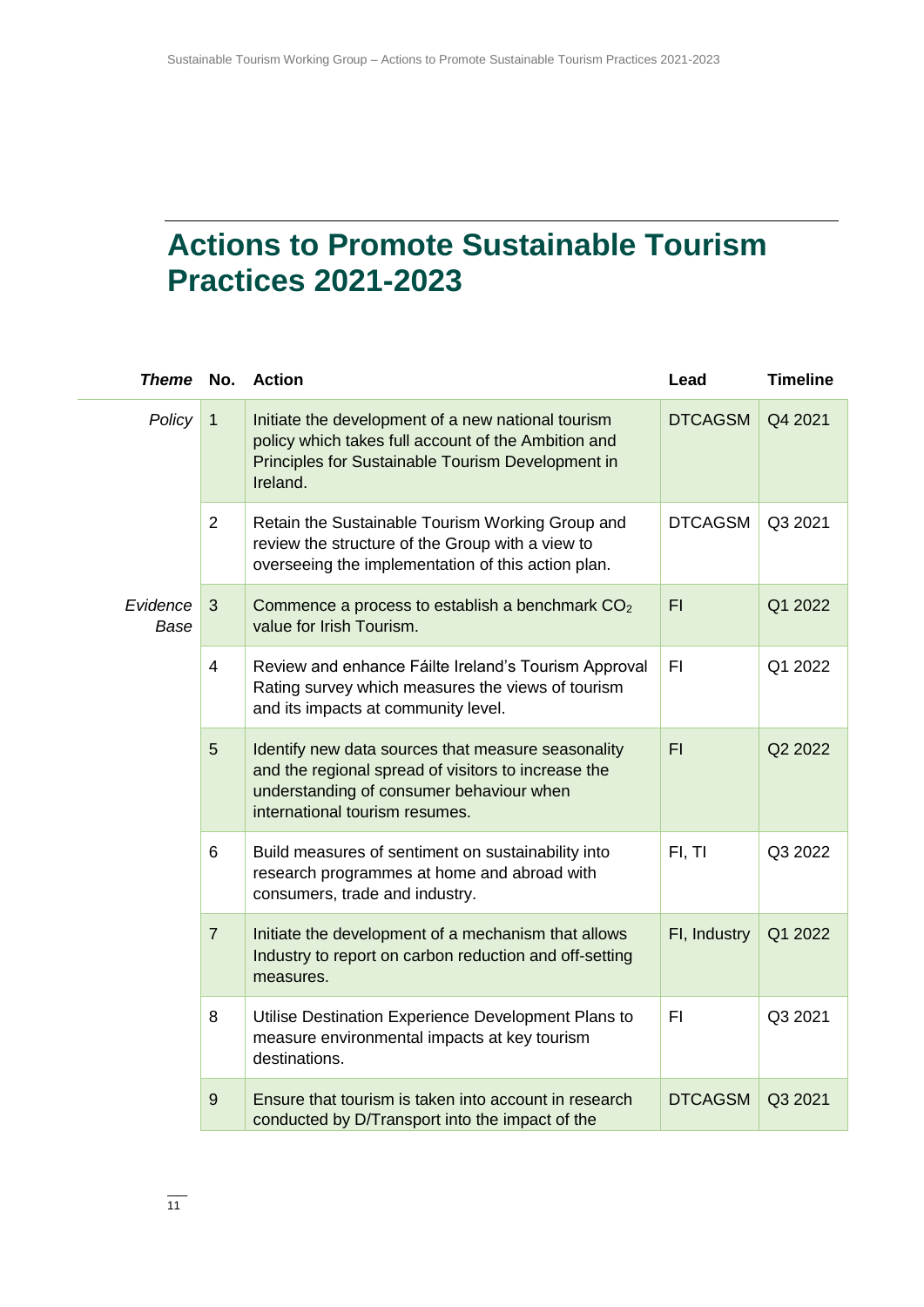|                             |    | introduction of carbon taxation on the aviation sector in<br>Ireland.                                                                                                                                                                           |                                    |         |
|-----------------------------|----|-------------------------------------------------------------------------------------------------------------------------------------------------------------------------------------------------------------------------------------------------|------------------------------------|---------|
| Environmental<br>Impact     | 10 | Initiate the development of carbon calculators which<br>will allow tourists, to and within Ireland, and tourism<br>businesses to evaluate the impact of their carbon<br>footprint on the environment.                                           | F <sub>1</sub>                     | Q1 2022 |
|                             | 11 | Undertake research and analysis to investigate options<br>for tourists within Ireland, to minimise and offset their<br>carbon emissions.                                                                                                        | F1                                 | Q1 2022 |
|                             | 12 | Carry out a feasibility study on the infrastructure<br>required to be able to travel and tour Ireland's<br>experience regions by sustainable modes of transport.                                                                                | F1                                 | Q2 2022 |
|                             | 13 | Help to establish Ireland as a leading sustainable<br>tourism destination by supporting government<br>investment in leveraging Ireland's national capital. For<br>example through the development of greenways,<br>blueways and walking trails. | F1                                 | Q3 2021 |
| Awareness &<br>Education    | 14 | Establish clear and consistent messaging about the<br>sustainability agenda and its implementation, to<br>promote and embed the concept within the community,<br>industry and key tourism stakeholders.                                         | <b>STWG</b>                        | Q3 2021 |
|                             | 15 | Incorporate the guiding principles for sustainable<br>tourism development in business support programmes.                                                                                                                                       | F1                                 | Q3 2021 |
|                             | 16 | Increase and promote the awareness and<br>understanding of the sustainable tourism agenda for<br>key tourism stakeholders and policy makers through<br>training and development opportunities                                                   | TI, FI,<br>ITIC,<br><b>DTCAGSM</b> | Q4 2021 |
|                             | 17 | Encourage applications from the tourism sector for the<br>next SDG Champions Programme which raises public<br>awareness of the UN's Sustainable Development<br>Goals through partnership and promotion at a national<br>level.                  | <b>STWG</b>                        | Q3 2021 |
| <b>Business</b><br>Planning | 18 | Assign responsibilities at director level in both Fáilte<br>Ireland and Tourism Ireland to provide strategic<br>direction and increased profile for sustainable tourism<br>development.                                                         | FI, TI                             | Q3 2021 |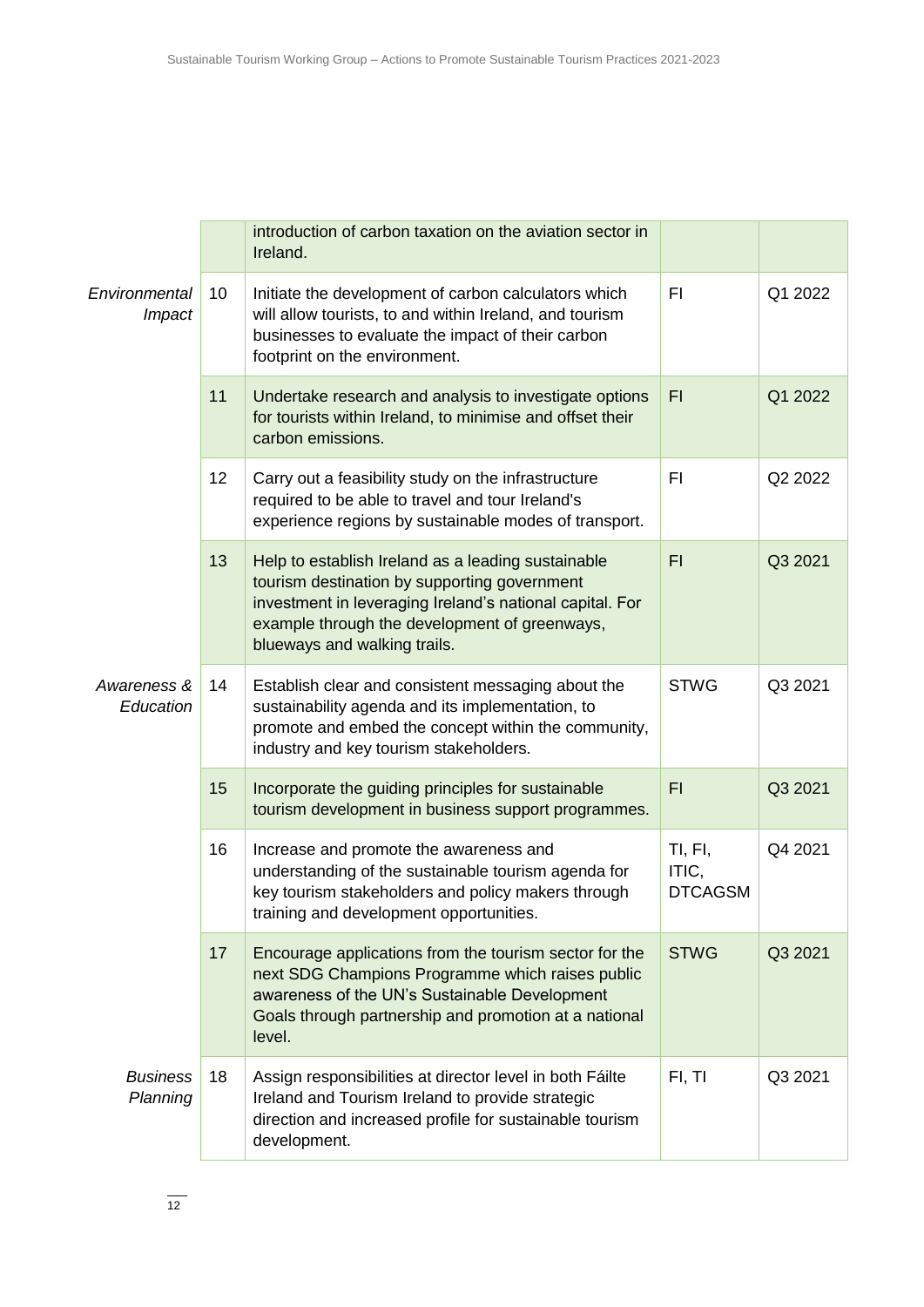| <b>Destination</b><br>Management | 19 | Include reference to sustainability commitments and<br>actions in the tourism agencies annual Business Plans,<br>Corporate Plans, Statements of Strategy and Annual<br>Reports.                                                  | FI, TI      | Q1 2022 |
|----------------------------------|----|----------------------------------------------------------------------------------------------------------------------------------------------------------------------------------------------------------------------------------|-------------|---------|
|                                  | 20 | Assign a senior industry representative to act as a<br>sustainability champion to ensure that tourism<br>businesses play their full part in delivering the<br>sustainability agenda.                                             | <b>ITIC</b> | Q3 2021 |
|                                  | 21 | Communicate consumer insight on sustainability to<br>industry stakeholders and develop new resources<br>which will allow tourism businesses to access relevant<br>sustainability information and reporting tools.                | FI/TI       | Q2 2022 |
|                                  | 22 | Identify and deliver incentive and capex schemes to<br>industry to address key change barriers & drivers to<br>stimulate transformational change.                                                                                | <b>FI</b>   | Q3 2022 |
|                                  | 23 | Ensure that the guiding principles for sustainable<br>tourism development are embedded in Fáilte Ireland's<br>Destination Experience Development Plans.                                                                          | F1          | Q3 2021 |
|                                  | 24 | Develop and promote a sustainability pledge for both<br>inbound and domestic tourists and tour operators to<br>support Ireland's efforts to help preserve the<br>environment and act in a responsible and sustainable<br>manner. | <b>STWG</b> | Q1 2022 |
|                                  | 25 | Evaluate the benefits of introducing a national tourism<br>enterprise sustainability programme along the lines of<br>'Origin Green'.                                                                                             | <b>STWG</b> | Q2 2022 |
|                                  | 26 | Identify and develop Destinations that have the<br>potential to be promoted as best in class in terms of<br>sustainability.                                                                                                      | FI          | Q4 2022 |
|                                  | 27 | Organise workshops with local stakeholders including<br>community groups/farmers etc. to maximise the<br>potential of nature based solutions in local tourism.                                                                   | F1          | Q2 2022 |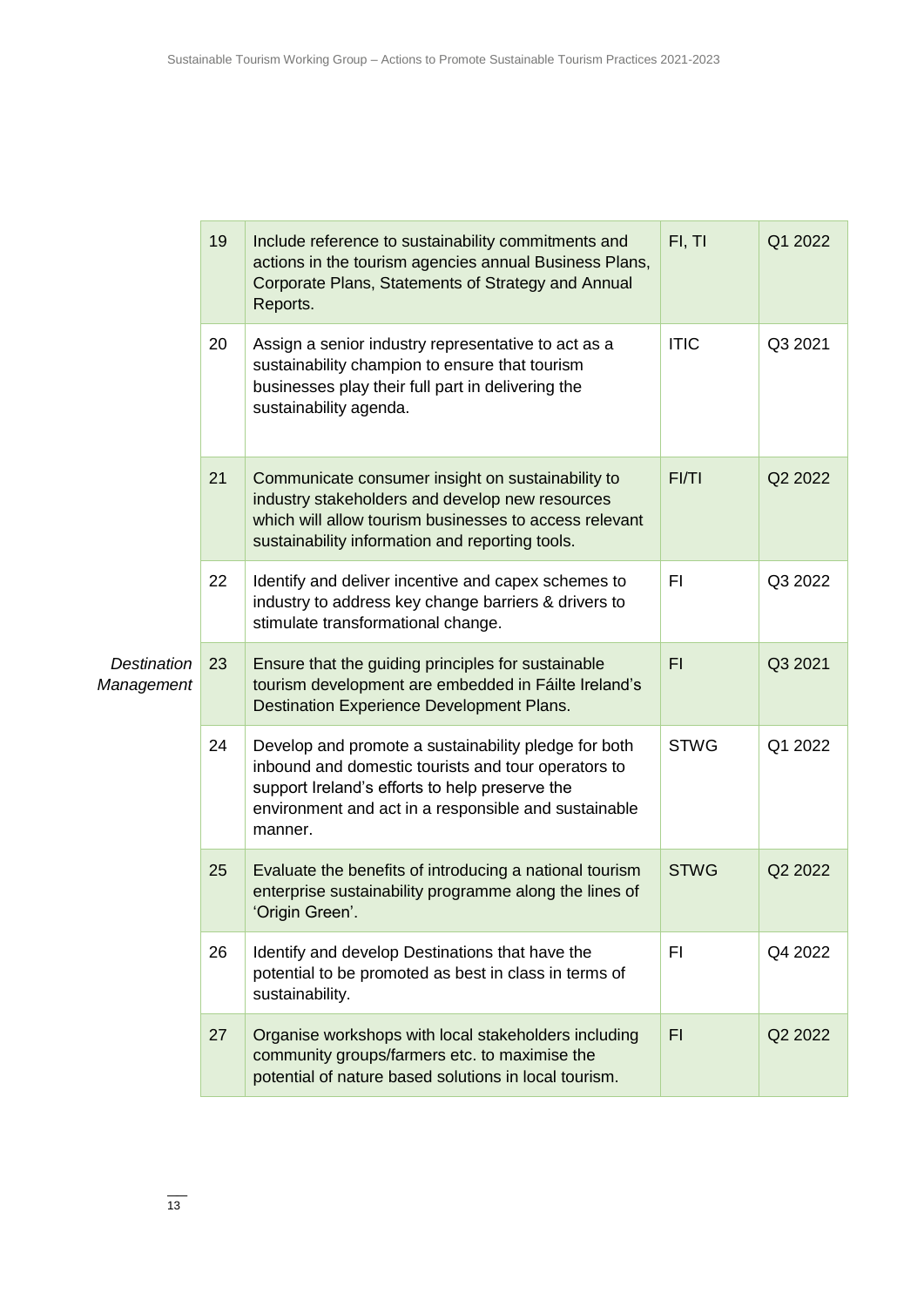| Sales &<br>Marketing | 28 | Create and embed aligned sustainability messaging to<br>inform domestic and overseas consumer campaigns,<br>and domestic and overseas trade communications.          | FI, TI | Q4 2021             |
|----------------------|----|----------------------------------------------------------------------------------------------------------------------------------------------------------------------|--------|---------------------|
|                      | 29 | Identify and map existing accredited sustainable<br>tourism product and businesses, including<br>geographical clusters, to inform promotion at home and<br>overseas. | FI     | Q <sub>2</sub> 2022 |
|                      | 30 | Create new sales and marketing opportunities for<br>those sustainable tourism businesses that want to<br>grow their international business.                          | ΤI     | Q3 2022             |
|                      | 31 | Undertake media and trade familiarisation programmes<br>which feature sustainable tourism product.                                                                   | FI, TI | Q4 2021             |